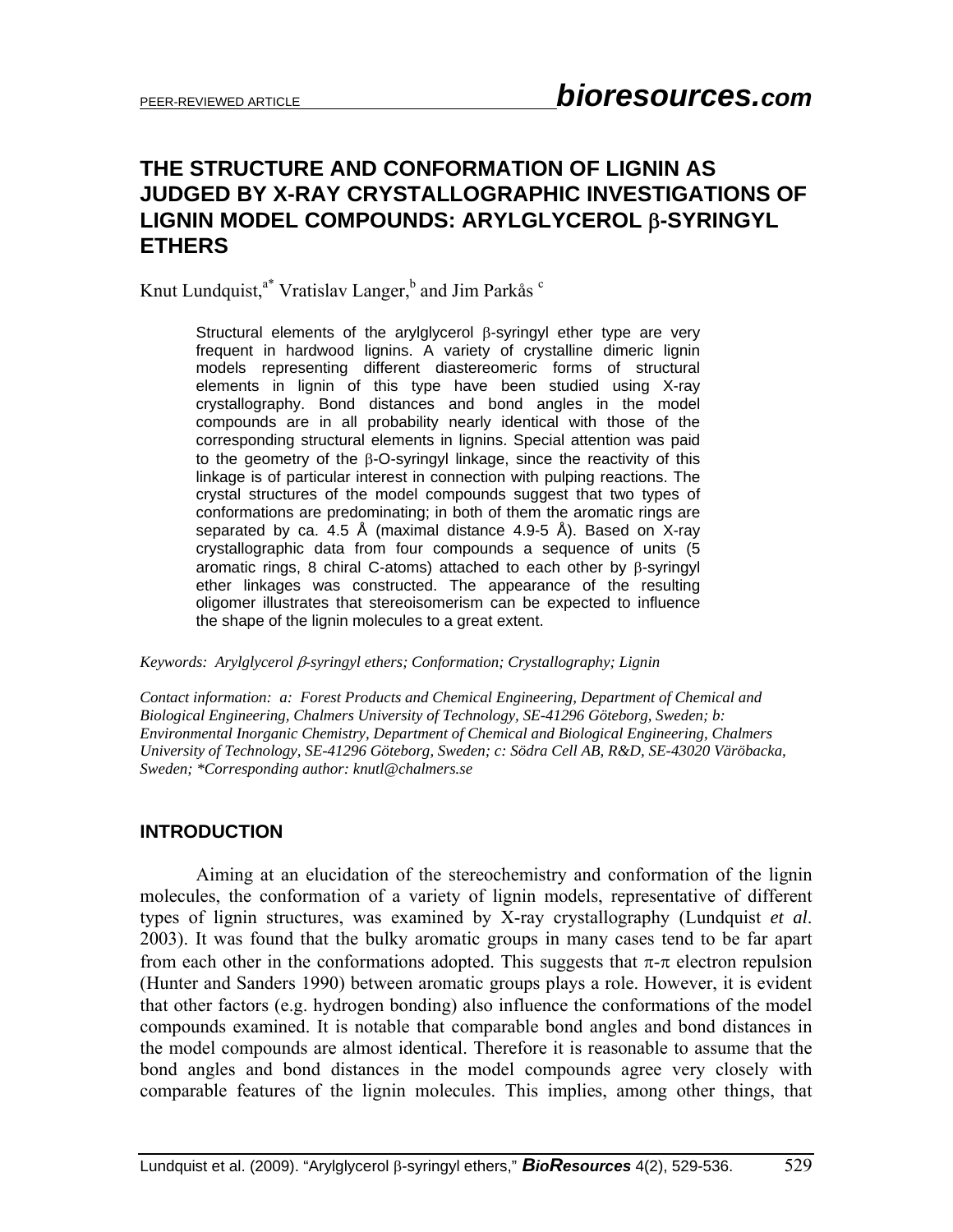approximate descriptions of the geometry of the reactive sites in lignins can be derived from crystal structures of model compounds. We have paid special attention to model compounds representative of arylglycerol β-aryl ethers, since such structures represent a major type of structural elements in lignins. Here we have focused on sequences of arylglycerol β-syringyl ethers (Fig. 1).



**Fig. 1.** The *erythro* ( $\alpha$ *R*<sup>\*</sup>, $\beta$ *S*<sup>\*</sup>) and *threo* ( $\alpha$ *R*<sup>\*</sup>, $\beta$ *R*<sup>\*</sup>) forms of arylglycerol  $\beta$ -syringyl ethers

Sequences of such structural elements can be expected to occur rather frequently in hardwood lignins, since the number of β-syringyl ethers is large in such lignins (Adler 1977). The probability of the occurrence of such sequences is supported by studies of beech lignin (Yamasaki *et al*. 1978), birch lignin (Hori and Meshitsuka 2000; Westbye *et al*. 2008), and eucalyptus lignin (Evtuguin and Amado 2003). Our study is based on examinations of crystalline dimeric arylglycerol β-syringyl ethers.

## **MATERIALS AND METHODS**

 Crystal structures of **1e** (Langer *et al*. 2002a), **2e** (Langer and Lundquist 2001), **3e** (Langer *et al*. 2005), **4e** (Stomberg and Lundquist 1989), **1t** (Lundquist *et al*. 2005), and **5t** (Langer *et al*. 2002b) have been reported. Crystal structure data in the references and data calculated based on these data of relevance for a discussion of the conformation of the compounds are given in Table 1. The data presented in Table 2 are calculated using the result of crystal structure analyses. Based on the molecules in the crystal structures of **5t**, **2e**, **1e**, and **4e**, an oligomer consisting of structural elements of arylglycerol β-syringyl ether type was constructed digitally. This was accomplished by replacing ring B (Fig. 1) in **5t** with ring A (*p*-methoxy group removed) in **2e** and subsequently ring B in **2e** was replaced by ring A (phenolic group removed) in **1e**. Finally ring B in **1e** was replaced by ring A (phenolic group removed) in **4e**. In general terms: ring B in one compound is superimposed with ring A (without substituent in position 4) in another compound and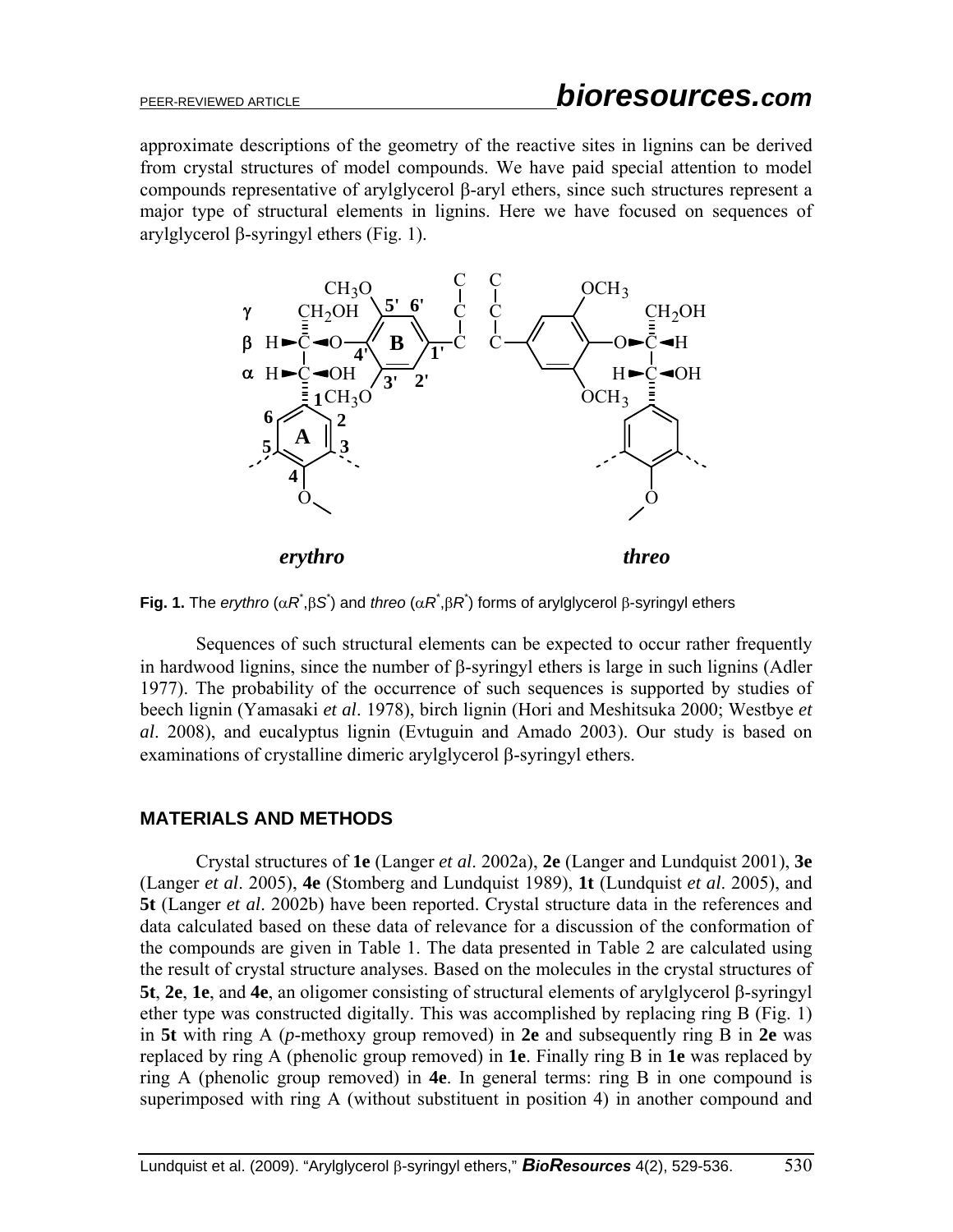the substituents of ring B at positions 1'-3', 5' and 6' are deleted. In each case there are two options for the replacement of the aromatic ring because of the symmetry of the syringyl group. The computer work required was carried out using the program MERCURY (Macrae *et al*. 2006). MERCURY is a program for visualization and analysis of crystal structures. In its full version, provided to users of the Cambridge Structural Database system, display and overlay of multiple structures as well as editing of molecules is possible. The geometries of the two rings (A and B) are almost identical, implying that all the geometrical details of the constructed oligomers are identical or practically identical with those found in the crystal structures. The constructed oligomer is shown in Results and Discussion.



#### **RESULTS AND DISCUSSION**

We have studied the conformational options of structural elements of  $\beta$ -syringyl ether type based on X-ray crystallography of lignin model compounds. An X-ray crystallographic study of the conformation of arylglycerol β-guaiacyl ethers was presented in a previous paper (Langer *et al*. 2007). Computational studies constitute an alternative approach to study the conformation of this type of structural elements (Besombes *et al*. 2003). In the following discussion of torsion angles we have considered the isomer with *R*-configuration at  $C_{\alpha}$ . Important torsion angles are  $C_{\alpha}$ - $C_{\beta}$ - $C_{\beta}$ - $O$  and Caryl-O-Cβ-Cα (Fig. 2). Relevant conformational data for models **1e**-**4e**, **1t** and **5t** are collected in Table 1. The  $C_{\alpha\alpha}C_{\beta}-C_{\beta}-O$  angle is either about -70° (3e, 4e, 5t) or about 180° (**1e**, **1t**, **2e**). When this angle is about -70° the angle C<sub>aryl</sub>-O-C<sub>β</sub>-C<sub>α</sub> is about -150° (**3e**, **4e**, **5t**). When the C<sub>aryl</sub>-C<sub>α</sub>-C<sub>β</sub>-O angle is about 180° the angle C<sub>aryl</sub>-O-C<sub>β</sub>-C<sub>α</sub> is about -80° (**1e**, **2e**) or about 150° (**1t**). The aromatic rings are well separated in all the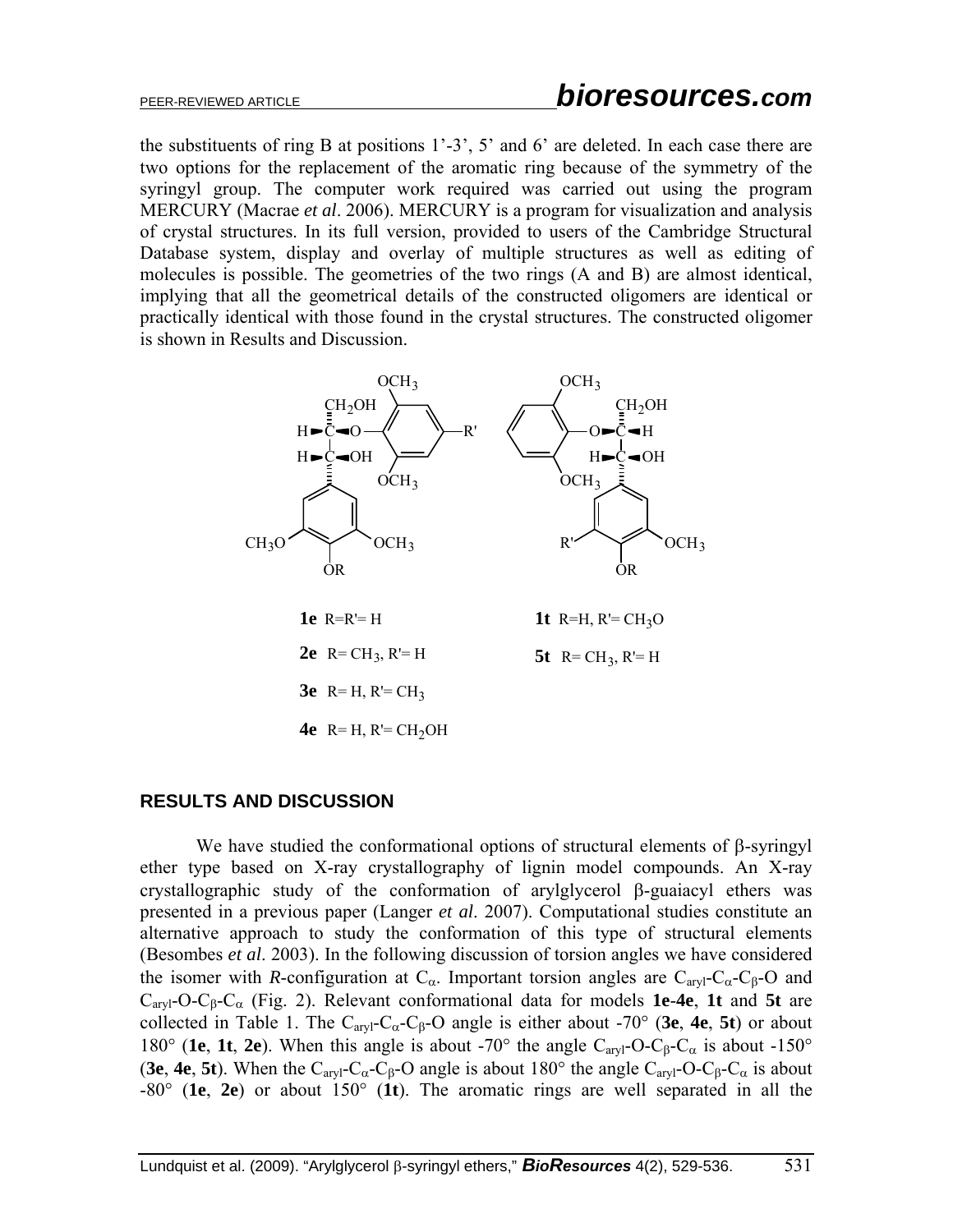compounds (Table 1) but it is only in **1t** the distance (4.88 Å) is close to the maximum for C1-C4' (4.9-5 Å). It follows from what is said above and Table 1 that there is a tendency to regularities regarding conformation in the model compounds examined. However, such tendencies are more pronounced in arylglycerol β-guaiacyl ethers (Langer *et al*. 2007).



**Fig. 2.** Torsion angles of importance for the conformation of arylglycerol β-aryl ethers: C<sub>aryl</sub>-C<sub>α</sub>-C<sub>β</sub>-O and  $C_{\text{avl}}$ -O-C $_{\beta}$ -C $_{\alpha}$ 

|                  | Torsion angles (°)                               |                                                   | Distance C1-C4 | Ring plane angle |  |
|------------------|--------------------------------------------------|---------------------------------------------------|----------------|------------------|--|
| <b>Substance</b> | $C_{\text{aryl}}$ -O- $C_{\beta}$ - $C_{\alpha}$ | $C_{\text{aryl}}$ - $C_{\alpha}$ - $C_{\beta}$ -O | (Å)            |                  |  |
| 1е               | $-75.3$                                          | $-177.3$                                          | 4.45           | 57.3             |  |
| 2e               | $-89.2$                                          | 178.6                                             | 4.50           | 76.0             |  |
| 3e               | $-152.7$                                         | $-70.8$                                           | 4.43           | 64.1             |  |
| 4e               | $-150.6$                                         | $-71.0$                                           | 4.42           | 116.9            |  |
| 1t               | 149.1                                            | 173.8                                             | 4.88           | 117.3            |  |
| 5t               | $-148.2$                                         | $-70.5$                                           | 4.32           | 104.2            |  |

**Table 1.** Data of Relevance for the Conformation of **1e**-**4e**, **1t** and **5t** (for denotations see Figs. 1 and 2).

We have constructed an oligomer consisting of a sequence of arylglycerol βsyringyl ethers based on different enantiomeric forms of the crystal structures of **5t**, **2e**, **1e** and **4e** (Fig. 3). The configuration (*R,S*) of the chiral carbon atoms in the oligomer is shown. The *erythro*/*threo* ratio in the constructed sequence is 3:1. The corresponding *erythro*/*threo* ratio in a lignin sample has been determined as 55:15 (Bardet *et al*. 1998). Since lignins are racemic (Ralph *et al*. 1999, Akiyama *et al*. 2000), an even distribution of enantiomers has been pursued. The constructed oligomer illustrates the influence of stereochemistry on the shape of the lignin molecules. The "lignin model" constructed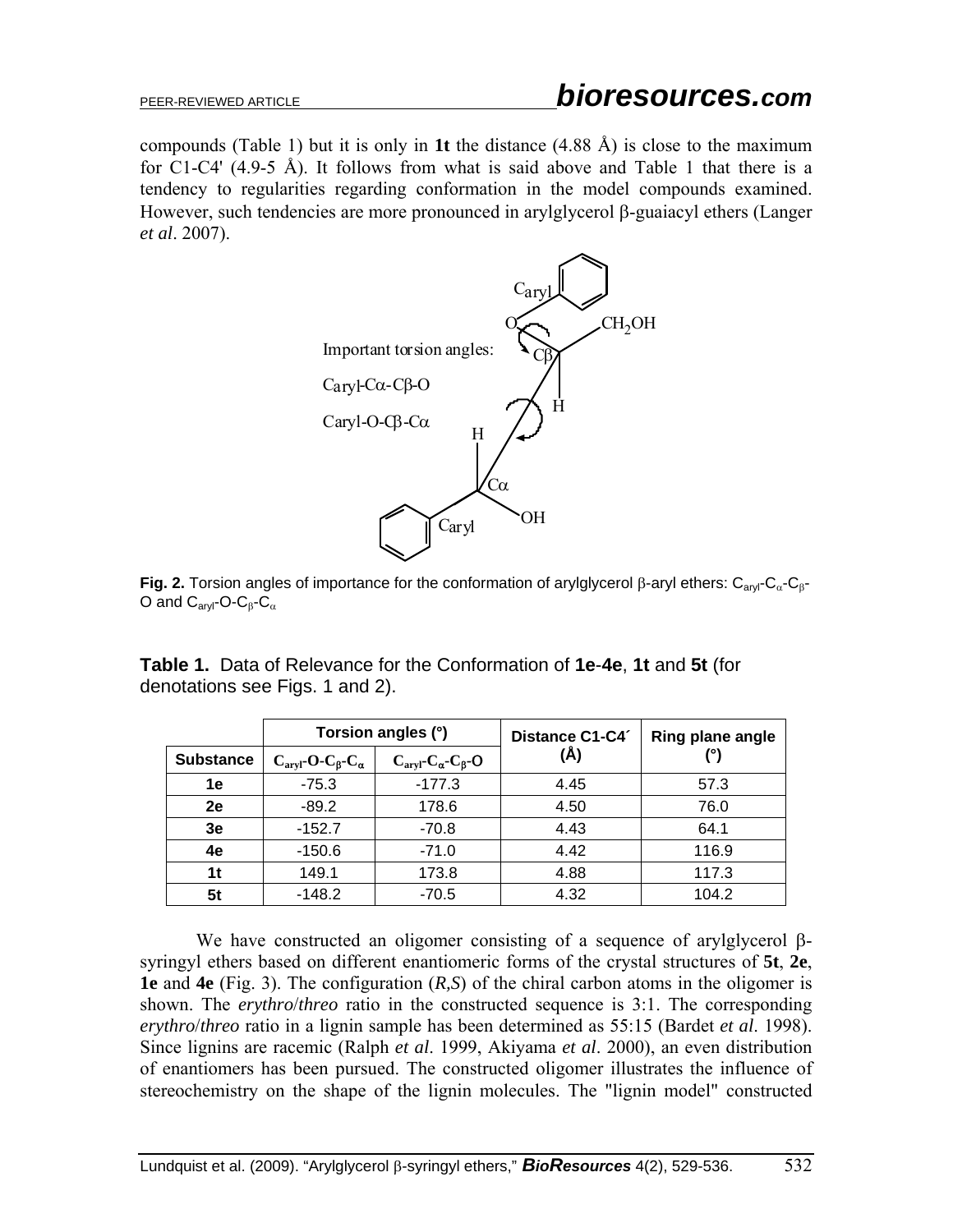(Fig. 3) is representative of segments of arylglycerol β-syringyl ethers in lignin molecules, and it should not be viewed as a model for individual lignin molecules. Comparable bond distances and bond angles in the crystal structures are in all probability almost identical with those in corresponding structural elements in lignins. This also holds true for the constructed oligomer, since the vast majority of the geometrical details of the constructed oligomer are identical or practically identical with those found in the crystal structures. The conformation of the model compounds is retained in the constructed oligomer. Therefore it seems reasonable to assume that the conformation of the constructed oligomer represents a plausible alternative. The constructed oligomer represents one of the 256 possible stereoisomers (128 racemates). Interestingly, sequences of the type shown in Fig. 3 have recently been synthesized and examined by NMR spectroscopy (Kishimoto *et al*. 2008).



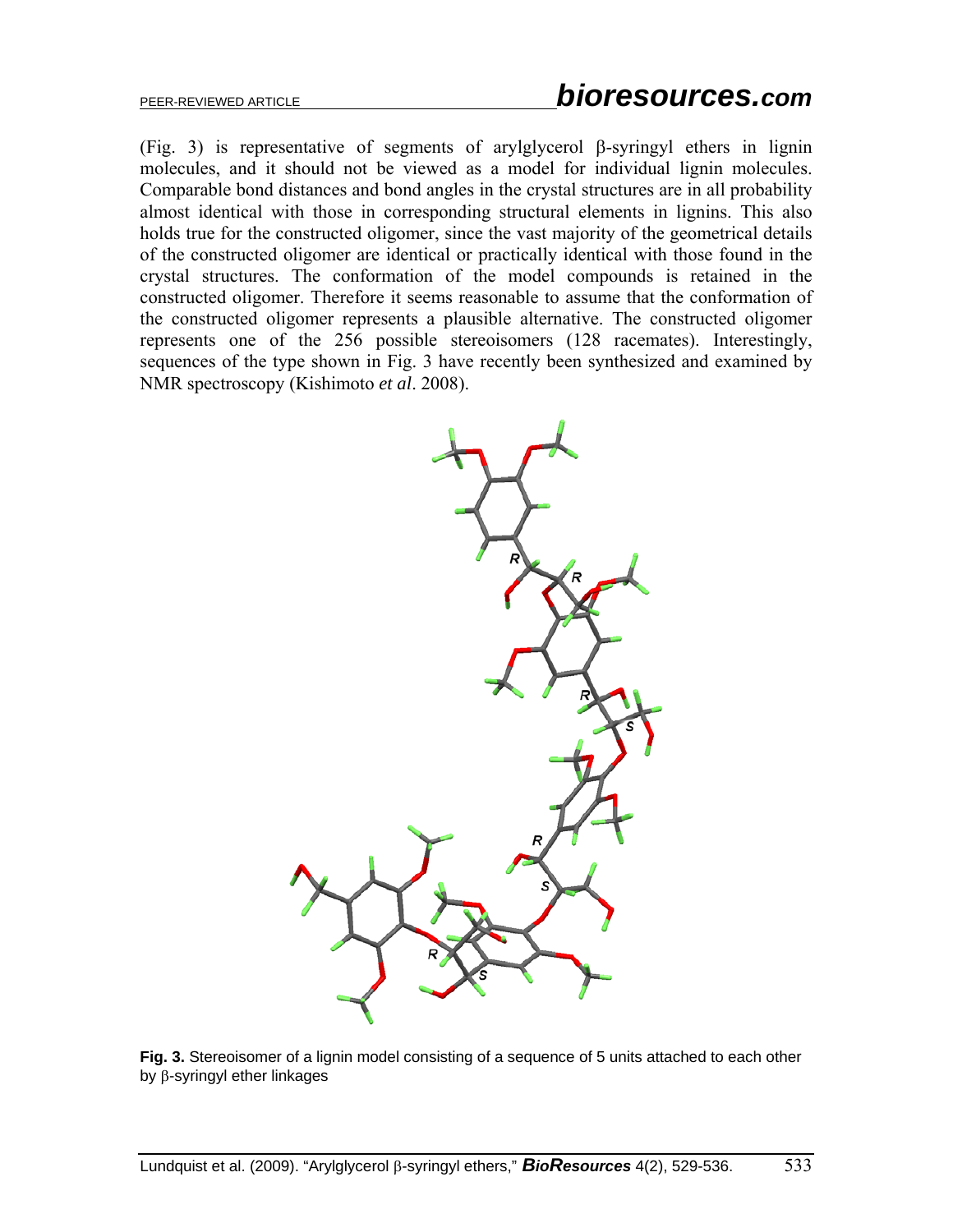As judged from experiments with model compounds  $(C<sub>β</sub>$  replaced by  $CH<sub>3</sub>$ ) structural elements in lignin of type **6** can be expected to react comparatively slowly in acid-catalysed reactions involving the benzylic group  $(C_{\alpha})$  such as hydrolysis of benzyl ethers (Meshgini and Sarkanen 1989) or isomerization (Brunow *et al*. 1993).



 The incomplete acid-catalysed methylation of the benzyl alcohols in birch lignin (Adler *et al*. 1987) may be related to the fact that there are many groups of type **6** in birch lignin. Meshgini and Sarkanen (1989) discussed the possibility that a lack of coplanarity of etherified syringyl groups (e.g. **6**) influenced the reactivity. Lack of coplanarity may lower the stability of the benzylic carbocations supposed to be intermediates in acidcatalysed reactions of structural elements in lignins of type **6**. The B-rings (Fig. 1) in model compounds **1e**-**4e**, **1t** and **5t** are representative of the rings in lignin structures of type **6**. It appears in Table 2 that the alkoxy groups of the B-rings in the model compounds are bent out of the ring plane. This is in accordance with the opinion that lack of coplanarity contributes to the low reactivity of lignin structures of type **6** in acidcatalysed reactions.

**Table 2.** Bond Angles and Deviation of O Atoms from the Ring Plane in the B-Ring of **1e**-**4e**, **1t** and **5t** (see formula **6**). Cβ is considered to be located above the ring plane (on an average  $+1.15$  Å).

|                  | Deviations from the B-ring plane (Å) |         |               | Bond angles (°) |                 |
|------------------|--------------------------------------|---------|---------------|-----------------|-----------------|
| <b>Substance</b> | O3'                                  | O4'     | $O5^{\prime}$ | $C4'$ -C3'-O    | $C4' - C5' - O$ |
| 1e               | $-0.02$                              | $-0.05$ | $-0.06$       | 115.6           | 115.6           |
| 2e               | $-0.02$                              | $-0.07$ | $-0.01$       | 115.4           | 115.0           |
| 3e               | 0.00                                 | $-0.09$ | $+0.05$       | 115.9           | 115.1           |
| 4е               | $+0.02$                              | $-0.09$ | $-0.01$       | 114.8           | 115.0           |
| 1t               | $-0.03$                              | $-0.06$ | $-0.04$       | 114.4           | 115.2           |
| 5t               | $+0.01$                              | $-0.11$ | 0.00          | 114.9           | 114.7           |

\* Corresponding data for the A-ring in **2e** are: -0.03, -0.11, +0.05, 115.5 and 115.1.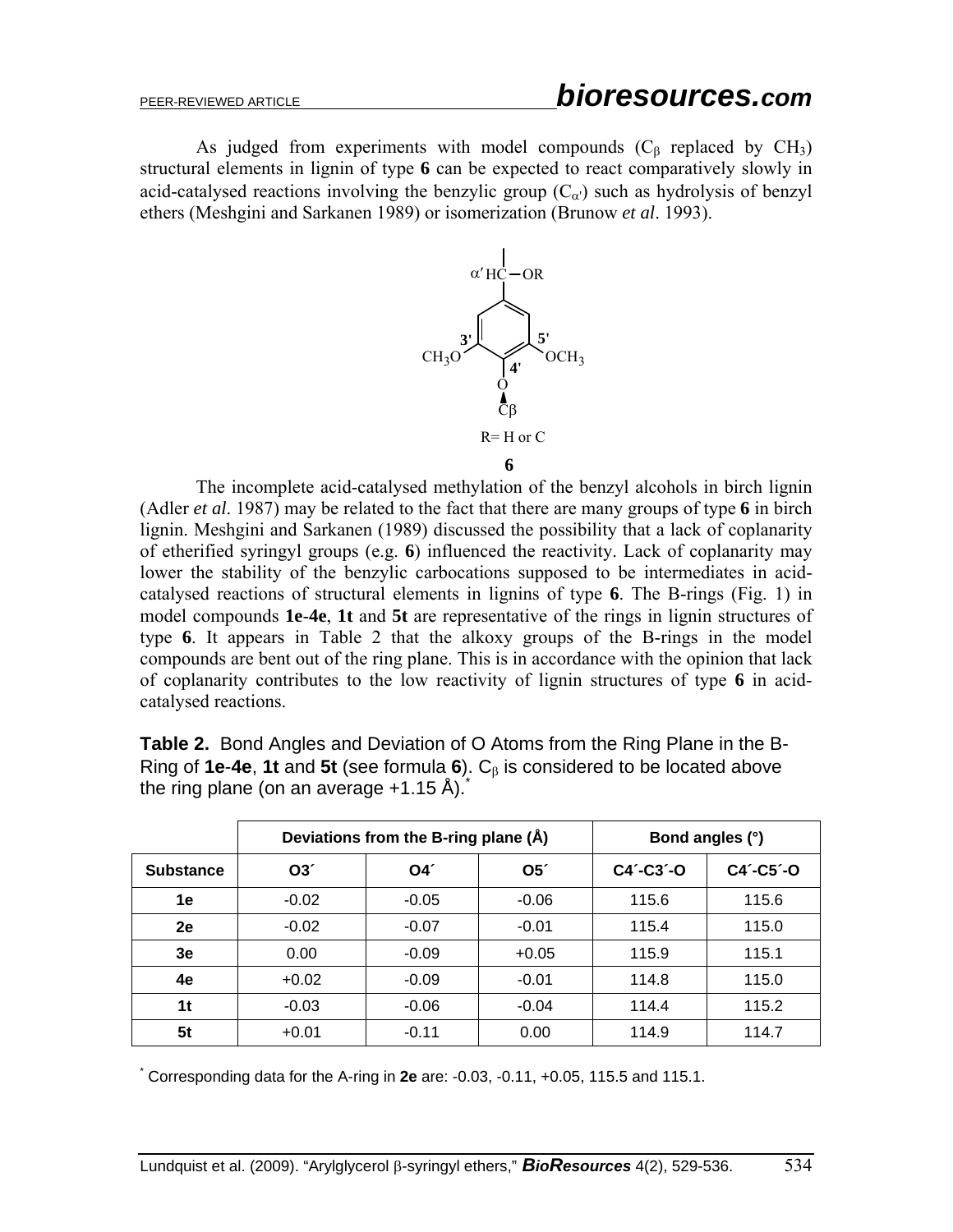## **CONCLUSIONS**

- 1. Stereochemistry strongly influences the structure and conformation of lignins.
- 2. The lack of coplanarity of syringyl alcohols with etherfied phenolic group counteracts the reactivity of such groups in acid-catalysed reactions.
- 3. The sequence of arylglycerol β-syringyl ethers studied exists in a very large number of stereoisomeric forms. This provides an idea about the considerable contribution of stereochemistry alone to the complexity of the lignin structure.

# **REFERENCES CITED**

- Adler, E. (1977). "Lignin chemistry-past, present and future," *J. Wood. Chem. Technol.* 11(3), 169-218.
- Adler, E., Brunow, G., and Lundquist, K. (1987). "Investigation of the acid-catalysed alkylation of lignins by means of NMR spectroscopic methods," *Holzforschung* 41(4), 199-207.
- Akiyama, T., Magara, K., Matsumoto, Y., Meshitsuka, G., Ishizu, A., and Lundquist, K. (2000). "Proof of the presence of racemic forms of arylglycerol-β-aryl ether structure in lignin: studies on the stereo structure of lignin by ozonation," *J. Wood Sci.* 46(5), 414-415.
- Bardet, M., Robert, D., Lundquist, K., and von Unge, S. (1998). "Distribution of *erythro* and *threo* forms of different types of  $\beta$ -O-4 structures in aspen lignin by using the <sup>13</sup>C NMR 2D INADEQUATE experiment," *Magn. Reson. Chem.* 36(8), 597-600.
- Besombes, S., Robert, D., Utille, J.-P., Taravel, F.R., and Mazeau, K. (2003). "Molecular modeling of syringyl and *p*-hydroxyphenyl β-O-4 dimers. Comparative study of the computed and experimental conformational properties of lignin β-O-4 model compounds," *J. Agric. Food Chem.* 51(1), 34-42.
- Brunow, G., Karlsson, O., Lundquist, K., and Sipilä, J. (1993). "On the distribution of the diastereomers of the structural elements in lignins: The steric course of reactions mimicking lignin biosynthesis," *Wood Sci. Technol.* 27(4), 281-286.
- Evtuguin, D. V., and Amado, F. M. L. (2003). "Application of electrospray ionization mass spectrometry to the elucidation of the primary structure of lignin," *Macromol. Biosci.* 3(7), 339-343.
- Hori, K., and Meshitsuka, G. (2000). "Structural heterogeneity of hardwood lignin: Characterization of end-wise lignin fraction," In: "*Lignins: Historical, Biological, and Materials Perspective*," Glasser, W. G., Northey, R. A., and Schultz, T. P. (eds.), ACS Symp. Ser. 742, pp. 172-185.
- Hunter, C. A., and Sanders, J. K. M. (1990). "The nature of  $\pi$ - $\pi$  interactions," *J. Am. Chem. Soc*. 112(14), 5525-5534.
- Kishimoto, T., Uraki, Y., and Ubutaka, M. (2008). "Synthesis of β-O-4-type artificial lignin polymers and their analysis by NMR spectroscopy," *Org. Biomol. Chem.* 6(16), 2982-2987.
- Langer, V., and Lundquist, K. (2001). "*erythro*-2-(2,6-Dimethoxyphenoxy)-1-(3,4,5 trimethoxyphenyl)-1,3-propanediol," *Acta Cryst*. E57(12), o1219-o1221.